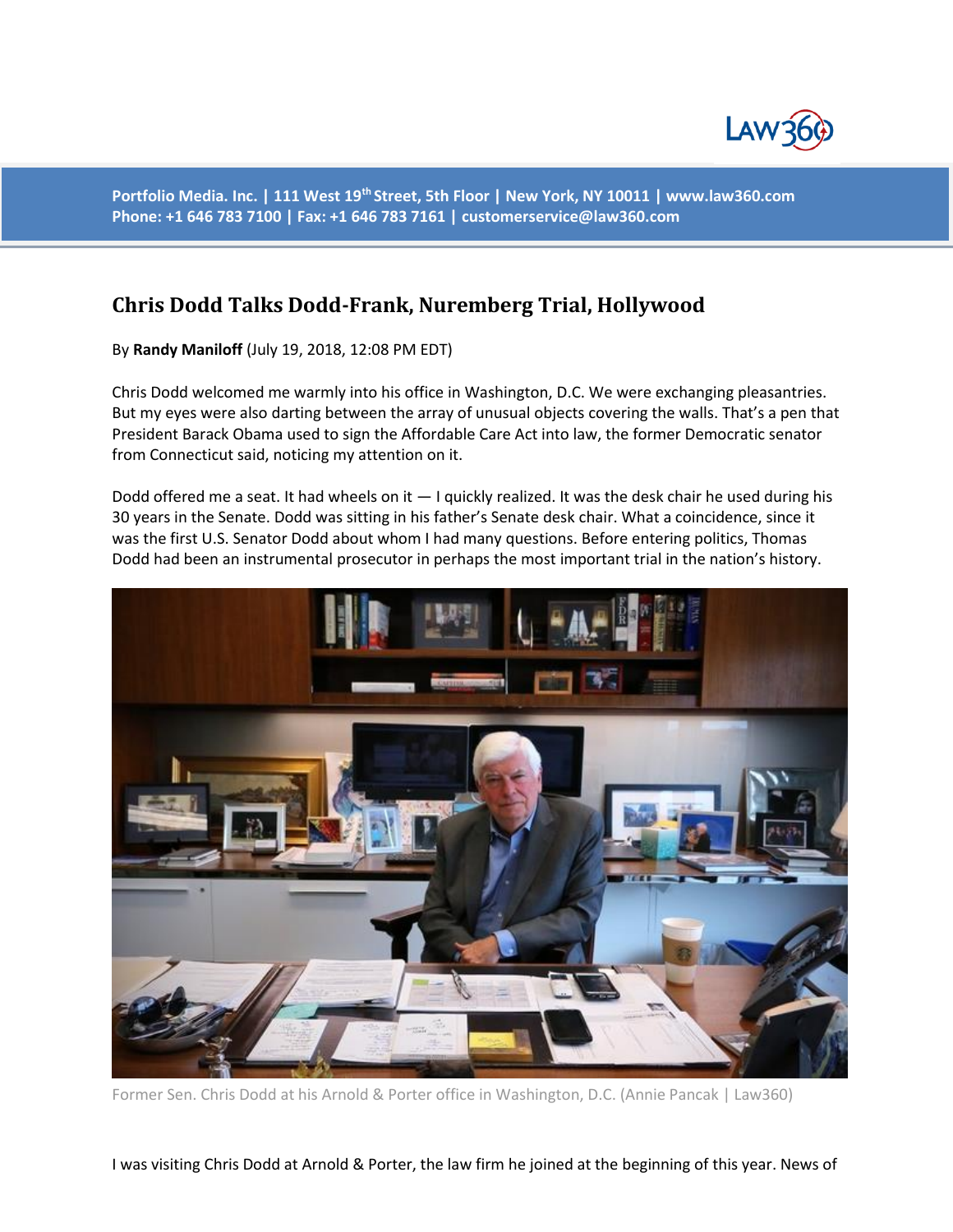the retirement of Justice Anthony Kennedy had broke just before my arrival. There was a computer screen over Dodd's shoulder. CNN was on. The sound was muted but the images were all Kennedy. Dodd had participated in the confirmation of numerous Supreme Court justices. I was two minutes in and on my second coincidence.

Dodd left the Senate in 2011. The 74-year-old was now back at a law firm for the first time since 1974. Fittingly, the man who hadn't lost his Hollywood good looks had just finished a seven-year tenure as chairman and CEO of the Motion Picture Association of America. In his three decades in the Senate, he served as the principal author of such major legislation as Dodd-Frank, governing financial reform following the 2008 crisis, the Class Action Fairness Act of 2005, the Terrorism Risk Insurance Act, the Private Securities Litigation Reform Act and the Family and Medical Leave Act.



(Annie Pancak | Law360)

But I didn't take the train to Washington to go over Chris Dodd's Wikipedia page with him. I was interested in things I couldn't learn using Google (like the original name for the Dodd-Frank bill; an obscure tidbit he shared). And I was fascinated by the elder Sen. Dodd's significant role in causing a dozen Nazis to be executed for atrocities committed during World War II. Chris Dodd was a gracious host, in no rush to shoo me out, even after an hour, and a gifted raconteur. His memory for names and dates from decades gone by  $-$  even down to the month  $-$  was remarkable.

# **My Old Kentucky Home**

Chris Dodd graduated from the University of Louisville Law School in 1972. He was in a two-year program. "Way ahead of their time," Dodd noted, referring to some chatter of late about cutting out the third year of legal scholastics. But how did the son of a Connecticut senator end up in Kentucky?

"Primarily because I was the son of a Connecticut senator," Dodd said. He was starting law school, he explained, at the same time that his father was up for re-election in a "very tough campaign." The matriculating law student believed he'd be better-served avoiding that distraction. "That's not to suggest to you, by the way, that I would have easily been admitted to Yale or the University of Connecticut," he added with a smile.

Dodd returned to Connecticut and went to work for a small law firm in New London. "My first trial was a guy who bought a boat with a hole in it," Dodd said, laughing. But of his legal career, he said he "hardly got the seat warm."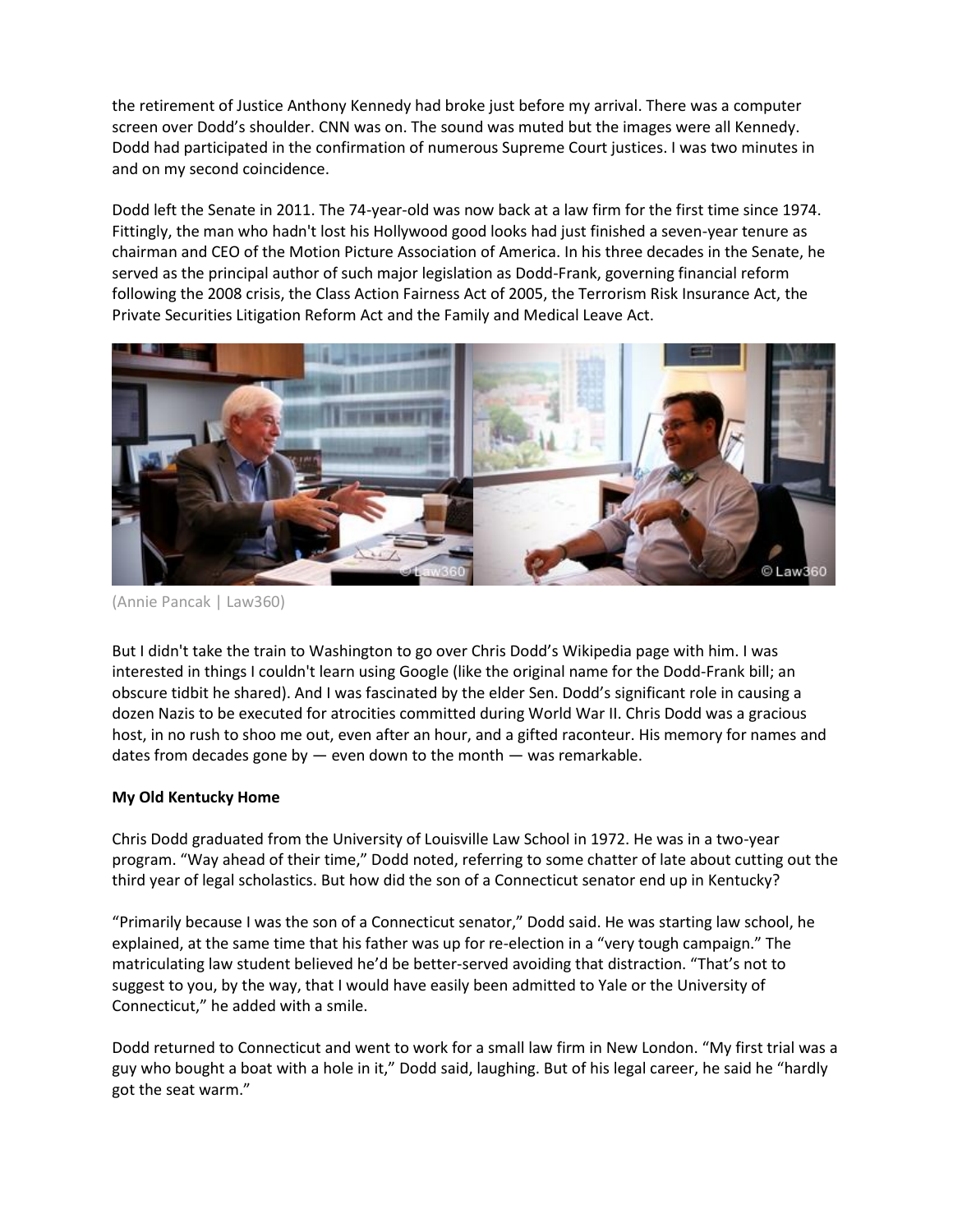## **Return of the Page**

After two years of writing wills and representing small local businesses, a tightly held congressional seat surprisingly opened up. Dodd was talked into running for it and won. So, at age 30, the boat-hole litigator set sail for Washington.



(Annie Pancak | Law360)

Dodd was young, he acknowledged, to be in the House of Representatives. But the job was not unfamiliar. Pointing to his father's extensive political experience, Dodd said he couldn't "remember a time growing up that there wasn't politics going on. So, I wasn't sort of dropping into an arena without the knowledge." And thanks to seeing his father's wins and losses, Dodd said he didn't arrive in Washington with a "glamorized version of politics." He had, he told me, "a deeper awareness [than] most 30-year-olds running for public office about the vicissitudes of a political life."

In 1981, just six years after his election to the House, Dodd began his first of five terms in the Senate. He joked that he served with members who were there when he was a page in 1962. "I ended up sitting next to people who were snapping their fingers at me."

# **The Influence of the Nuremberg Trial**

In 1945, Thomas Dodd, a 38-year-old assistant U.S. attorney, was tapped to serve on the United States prosecution team for the Nuremberg trial. He spent 15 months in Europe as a participant in the fourcountry joint effort to bring to justice 21 Germans for war crimes. He left his wife and five children back home in Connecticut, including 14-month-old Christopher.

Dodd's initial role was behind the scenes — conducting pretrial interviews of the defendants. He had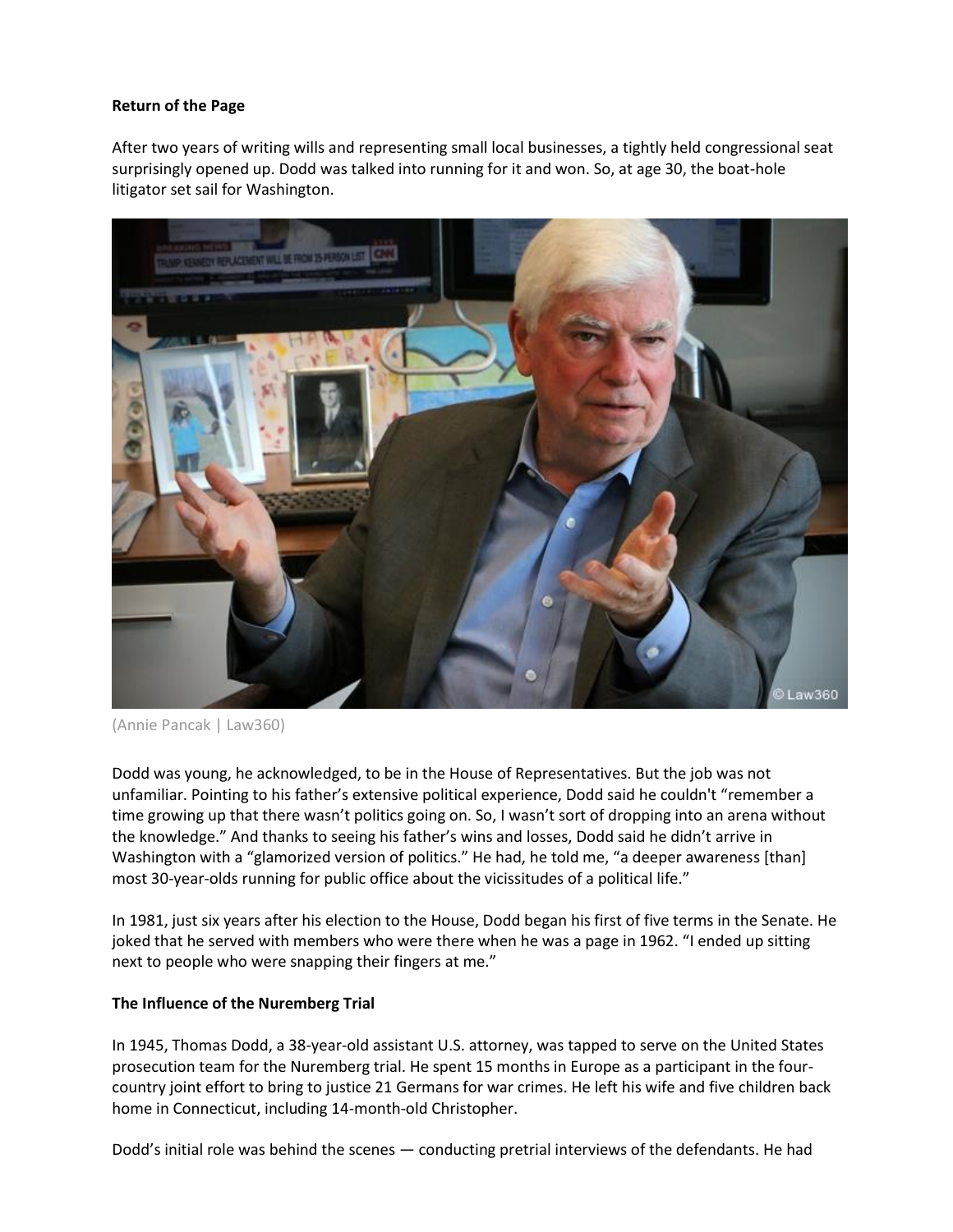hoped his job would end there as he was very keen to get home. But Dodd's skills came to the attention of the lead prosecutor, U.S. Supreme Court Justice Robert Jackson. Dodd was called on to stay for the trial and Jackson elevated him to second in charge. In the end, all but three of the defendants were found guilty and 12 hanged.

(In yet another coincidence of this interview, Justice Jackson wrote a dissenting opinion in Korematsu v. U.S., the Supreme Court's 1944 opinion that upheld the constitutionality of Japanese internment camps during World War II. Korematsu was overruled the day before my discussion with Dodd.)

Understandably, Chris Dodd could have a bias in his praise of his father's role in Nuremberg. But the German magazine, Der Spiegel, had none. Sixty years after the Nuremberg trial, it called Thomas Dodd "the star of the courtroom" with the gift of "being able to make the evidence sing."

While in Europe, Thomas Dodd wrote hundreds of letters to his wife, Grace. The letters were thought to have been lost in a fire until they were discovered, in 1990, in Chris Dodd's sister's basement. Dodd published many of them in "Letters from Nuremberg," a 2007 book he co-wrote with Lary Bloom.

The letters were remarkable on many levels. First and foremost, historical. The trial was plagued with challenges and its outcome was far from a foregone conclusion. Dodd's letters offered a unique look at the prosecution efforts in real time, something the many post-verdict books couldn't offer. The letters were also deeply emotional, demonstrating a husband's love for his wife. I told Dodd there's no way I could let my wife read the book. She'd ask why I couldn't write such affectionate letters. Dodd joked that his first reaction upon reading the letters was "who's this guy talking to my mother this way?" The letters were also prophetic. In one, Thomas mentioned that, as he was not keeping a diary, the letters could serve as a record of what he saw and heard.



(Annie Pancak | Law360)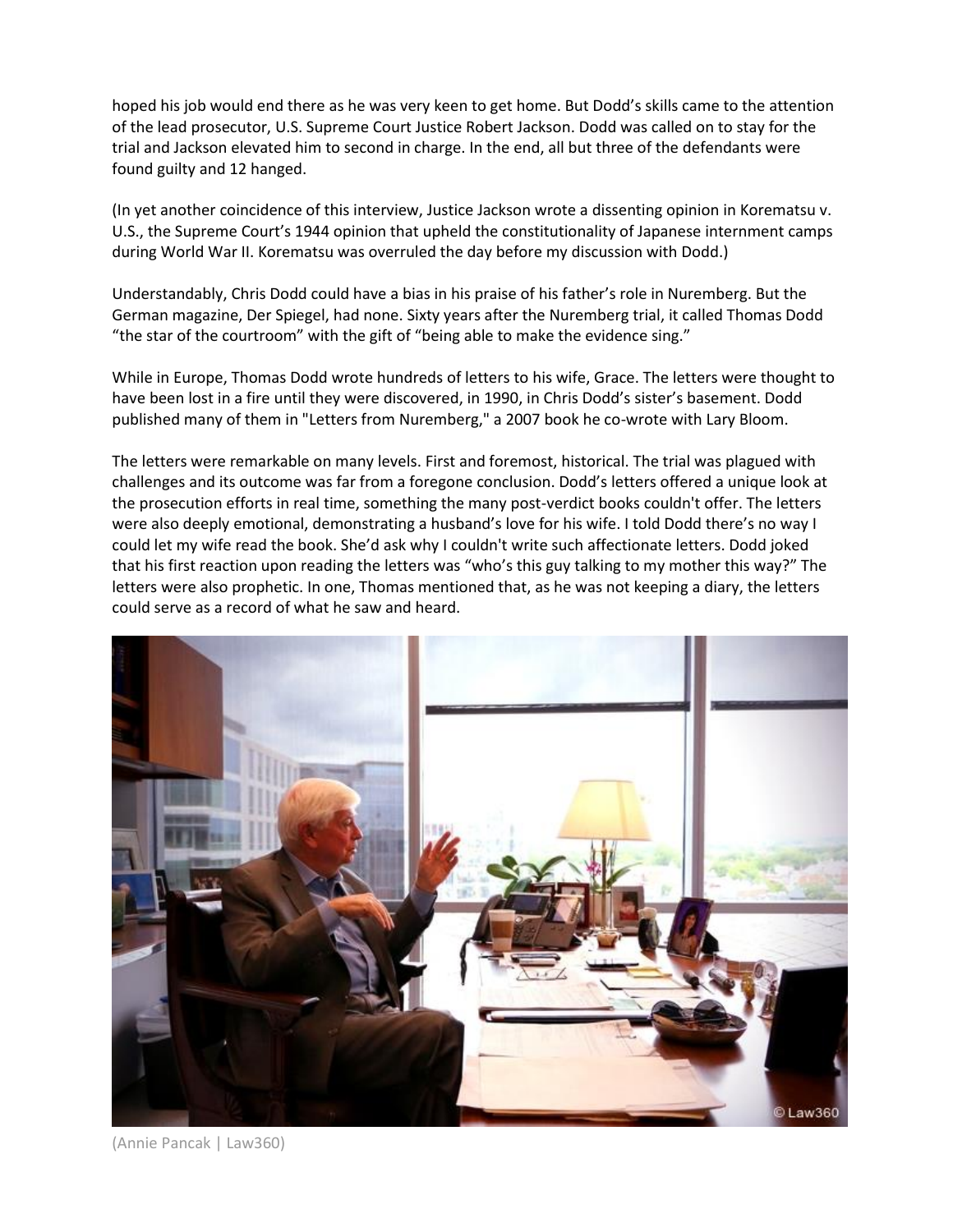For Chris Dodd, his father's letters were also very emotional. On Sept. 1, 1945, Thomas Dodd wrote to his wife: "I suppose Christopher is growing rapidly. Did I understand correctly, from a brief sentence in one of your letters, that he is now walking?" When describing the importance of the trial: "Someday, the boys will point to it [Dodd had three sons at the time], I hope, and be proud and inspired by it. Perhaps they will be at the bar themselves and perhaps they will invoke this precedent and call upon the law we make here." Dodd said this was a powerful passage in one of the letters that he had the hardest time reading.

"Around our dining room table growing up, there was a lot of talk about Nuremberg," Dodd said, crediting his influence in Congress to the commitment to the rule of law that his father's work in Germany demonstrated. "We did something no one had ever done. We took this outrageous, corrupt and vicious government, responsible for the deaths of 11 million people, 6 million Jewish ... and we're going to give them a trial with a lawyer to present evidence. That was stunning ... the magnitude of it."

Thomas Dodd died while his son was in law school and never got to see that he followed in his path. "I'd like to think today, given the career over 36 years in the Congress, that he felt that I did continue his work in a way," Dodd said.

Dodd gave high praise to his own wife, Jackie, for her instrumental role in bringing "Letters from Nuremberg" to fruition. As I was leaving, he gave me an instruction: "Make sure you mention that." A wise man.

### **Legislation Comes From a Story**

I pointed to Dodd's walls and the mementos of his legislative achievements that are household names. I asked if there is an achievement people might not know about. The former member of the world's most exclusive club did not need to think long. He said that his sister had been blind from birth and it was an issue that was personal to him. Only 10 percent of the blind knew Braille, he explained, and blindness had the highest unemployment rate of any of the disabilities. Dodd had pushed publishers to timely release textbooks in Braille and lobbied to change the law that prevented the blind from working as foreign service officers.

"When I passed the Help America Vote Act," Dodd said, "I stuck a provision in there that made sure that a [blind person] would never have to vote with someone in the [voting booth]. It was insulting to my sister to have to have someone go in and know how she was voting."

Dodd shared with me the story of a young girl who he met in church who was a quadriplegic. The girl's mother expressed to him the challenges of working and having a child who needed constant care. "That's Family and Medical Leave and that's where it came from," Dodd said. "A lot of legislation comes from a story." The woman lived to be 23 and Dodd gave the eulogy at her funeral.

#### **Dodd-Frank**

The Dodd-Frank Wall Street Reform and Consumer Protection Act was passed in 2010, making dramatic changes to financial regulation following the 2008 crisis. The law owes its name to the significant efforts of Dodd, then chairman of the Senate Banking Committee, and Rep. Barney Frank, then chairman of the House Financial Services Committee.

The act, best known simply as Dodd-Frank, was of course on my agenda. But it was 2,000 pages and as dense as a New York subway at rush hour. I gave up all hope of understanding it and simply prayed that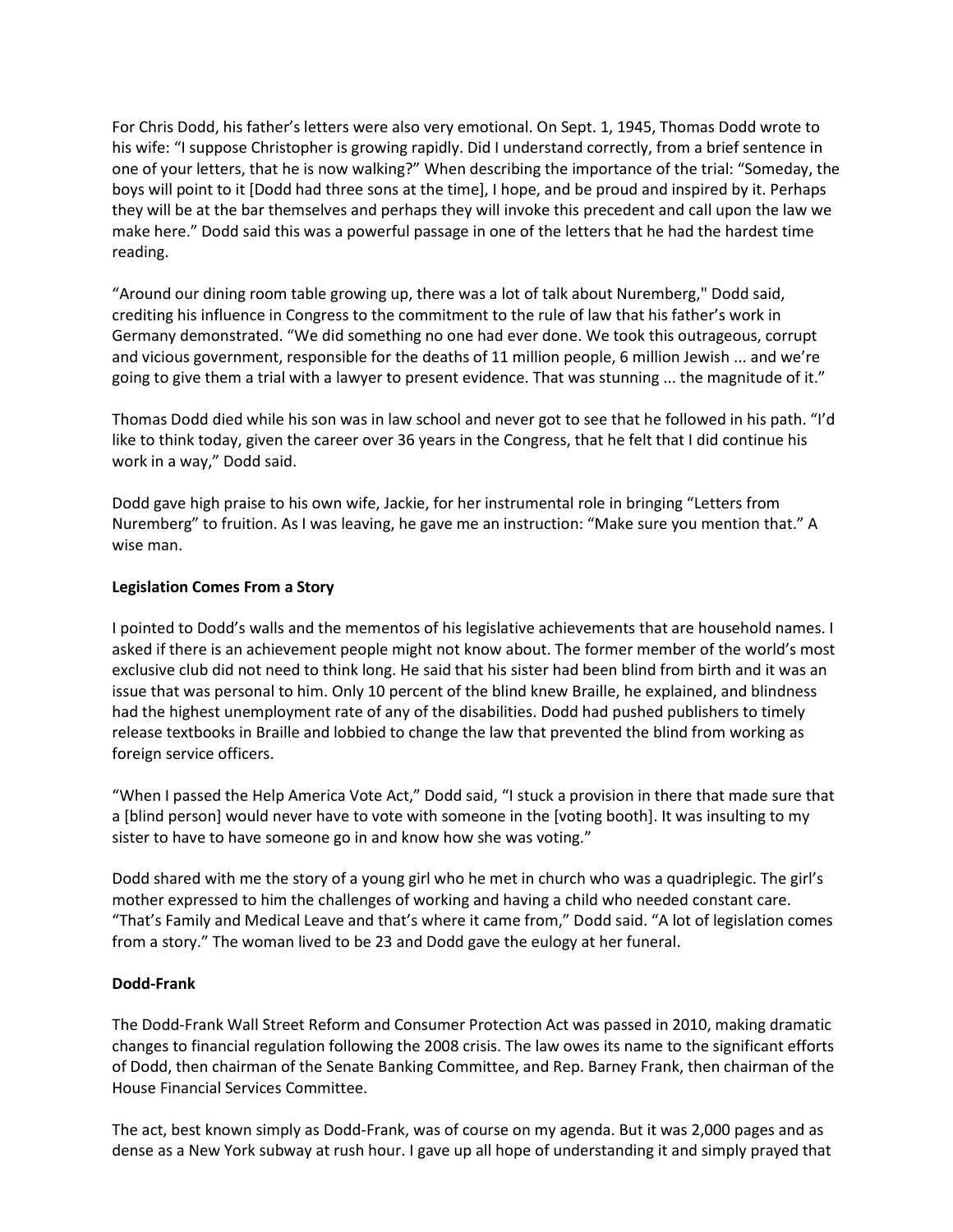Dodd didn't ask me which provisions I found most interesting.

I joked that every time he sees the name "Dodd-Frank" in print he must say to himself, "Hey that's me." Dodd said he opposed having his name on the law, voting against the motion made by a Pennsylvania congressman to initially call it the Frank-Dodd Bill. "Barney said, 'You can't do that, they'll think it's one person.'"



<sup>(</sup>Annie Pancak | Law360)

Dodd stressed that the law was designed to "minimize the next crisis. It doesn't eliminate the next crisis. It just means you can manage it better so you don't come on the brink of a total financial collapse."

There have been recent efforts to roll back some of the law's provisions. "Is it tough to pick up the paper and read that Dodd-Frank is being dismantled?" I asked.

"It's tough to read the stories because they really didn't," he said, chuckling. He acknowledged that "any bill of that size and magnitude" was going to be subject to some changes. "The only perfect piece of legislation I ever saw was the Ten Commandments and we're still debating those things 4,000 years later."

"The recent legislation that was adopted is pretty minor," Dodd added. "There were a couple of things I didn't like about it." But with the profitability of banks today being historic in level, Dodd said he didn't know what the complaint was. "If the complaint is that they're not making money, they'll have a hard time convincing anyone who knows what they're doing."

Dodd then transitioned into some technicalities of the act and rattled off a long list of its major provisions that were still in place. He might as well have been speaking to me in Chinese at this point. I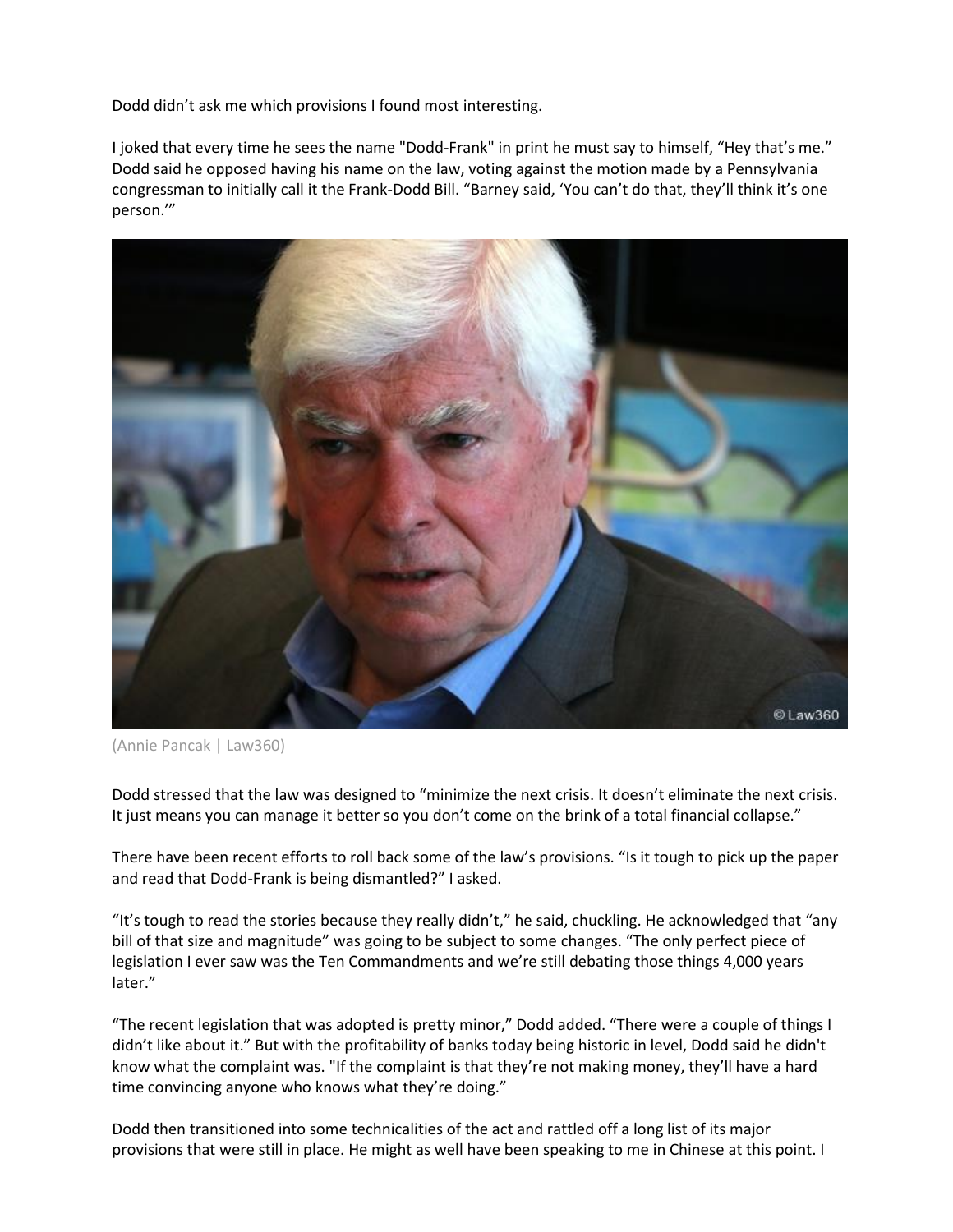needed to get him off the subject quickly before he became the interviewer.

Ironically, Dodd told me that he spoke at the Central Bank of China and was presented with a copy of Dodd-Frank translated into Mandarin. He got up, grabbed a book from a shelf and opened it: "That's Dodd-Frank in Mandarin." And I thought I was the only one with that book.

#### **The Hollywood Ending**

I asked Dodd about gridlock in Washington. "There's nothing quite like this moment," he said. In historical terms, he described the country as being "ripped apart" by the fight over the Affordable Care Act.

Dodd was instrumental in the passage of the health care law after becoming the acting chairman of the Senate Committee on Health, Education, Labor and Pensions in November 2008. The chairman, Sen. Ted Kennedy, suffering from brain cancer, had been forced to pass the baton. Sen. Kennedy died in August 2009. Dodd and the Massachusetts senator were very close friends for 30 years.

The health care bill passed in the Senate on Christmas Eve 2009. Dodd was heading home to Connecticut, but he made a stop at Arlington National Cemetery before the airport. He hadn't yet visited Kennedy's grave and chose that moment. Dodd said that, standing alone in the snow, he had reflected: "Do you want to do this for seven more years? And the answer was quicker than the question. I said 'that's enough.' ... I've never looked back."

### **Hollywood and the Preordained Law Firm**

How Dodd made the decision to quit the Senate is a Hollywood ending. And not long after, he began a seven-year tenure as chairman and CEO of the Motion Picture Association of America — the trade association that represents the six major Hollywood film studios. The MPAA are also the folks who decide if a film should be rated G or NC-17 or somewhere in between. Dodd's time at the helm included such challenges as competition from Netflix and Amazon, cyberattacks and ever-present piracy.

But Dodd had no experience in the entertainment industry. So what was Disney CEO Bob Iger thinking when he recruited him? He must have been goofy.

"The job is less about Hollywood than it is about representing the industry globally," Dodd explained. "More than 70 percent of the revenues of the quote 'Hollywood business' come offshore." People thought "I was spending my time down there with George Clooney," he said, laughing. He said the reality was that he spent a lot of time traveling and built operations in Brussels and Asia.

Dodd gave me some good advice about the movie industry: The Golden Globes are more fun than attending the Academy Awards. I'll keep that in mind.



(Annie Pancak | Law360)